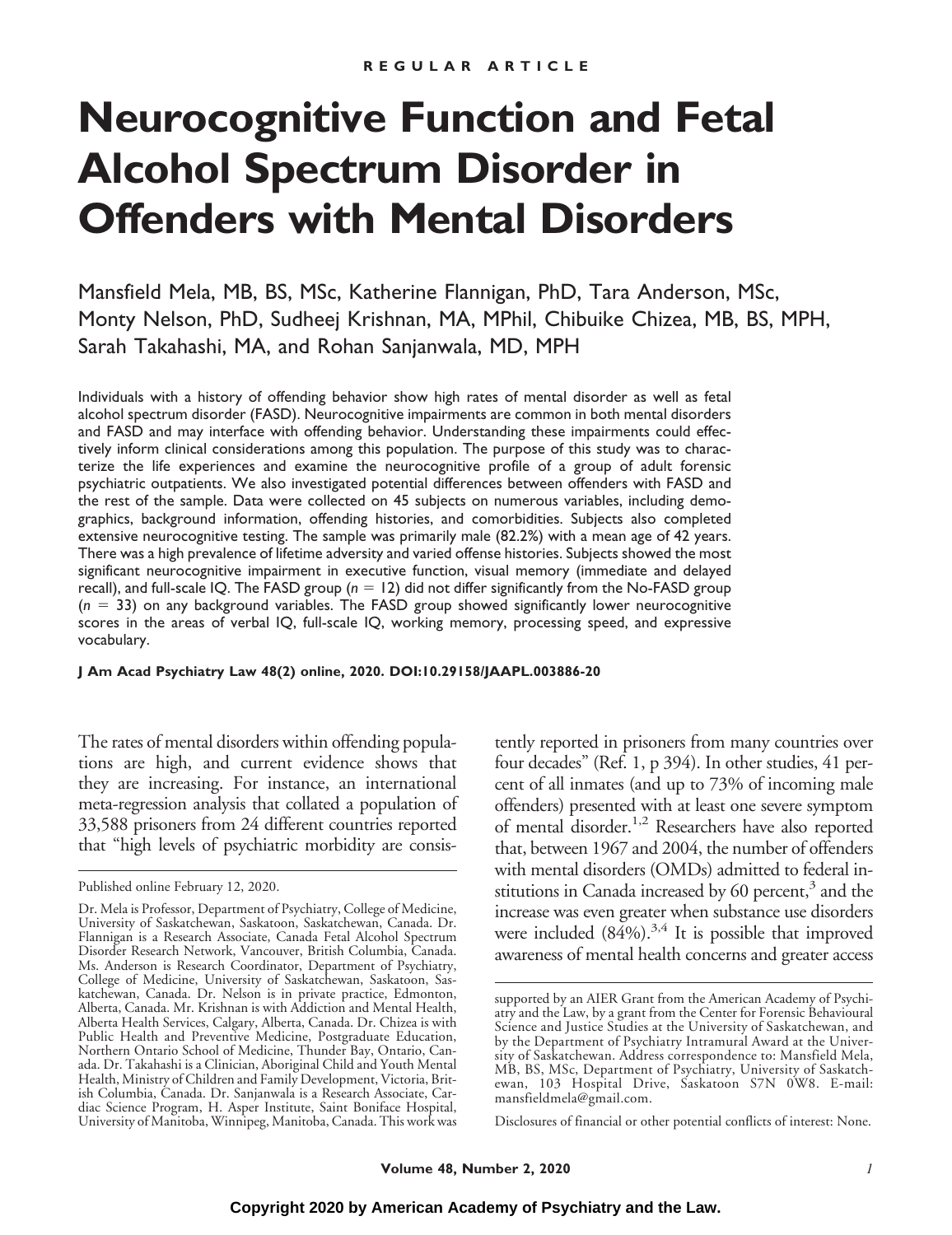to psychiatric diagnostic services have contributed to the increased rates. Implicit in these high rates of mental disorders among incarcerated individuals is the expectation that psychiatric health will also be a significant concern for offenders released into community support settings. Therefore, understanding the unique characteristics of OMDs is important for providing efficacious support for these individuals in correctional and forensic outpatient settings as they reintegrate into the community.

OMDs appear to experience an increased susceptibility to negative institutional, health, and criminal outcomes compared with offenders without mental disorders. Challenges in adjustment and victimization within institutions have been reported in this group, which can further perpetuate mental health symptoms during incarceration.<sup>5</sup> Upon release from correctional settings, OMDs are at risk for psychiatric rehospitalization or criminal recidivism because of numerous transitional difficulties and a lack of reintegration support.6,7 Parolees with mental disorders are about twice as likely to return to prison within one year as parolees with no mental disorders.<sup>7</sup> These challenges underscore the importance of finding means to understand and better support this group of individuals to improve their criminal justice and psychosocial outcomes, and for the safety of the communities in which they live.

The specific contributors to negative outcomes for OMDs have not been studied sufficiently, but researchers have advocated for early screening programs that identify OMDs and assess their needs for interventions in the criminal justice process.<sup>8</sup> By understanding the intersection of mental disorder with offending, as well as utilizing proactive case management to create community-based treatment plans, the needs of offenders could be more suitably met. Innovative and comprehensive treatment coupled with diversionary measures have also been recommended for OMDs to provide more appropriate services, which may ultimately improve readjustment to the community and address recidivism.<sup>9</sup> This, in turn, could improve compliance with public safety mandates.<sup>10</sup>

# **Neurocognitive Impairment**

Current evidence points toward an interface between neurocognitive impairment and offending behaviors.<sup>11-13</sup> Deficits in inhibition, executive function, set shifting, attentional disturbances, and memory have been tied to impulsive offending and violent behaviors.<sup>12,14-16</sup> Neurocognitive profiles of offenders diagnosed with antisocial personality disorder<sup>17</sup> and attention deficit hyperactivity disorder<sup>18</sup> have been investigated previously. Existing studies, however, are often limited by focusing on institutionalized patients and using neuropsychological screening rather than extensive batteries of tests.<sup>19,20</sup> Disorderspecific investigations have offered valuable insights for support and rehabilitation of offenders in these contexts. The neurocognitive profiles of individuals diagnosed with prenatal alcohol exposure (PAE) has been studied far less.

# **Fetal Alcohol Spectrum Disorder**

In the most recent edition of the Diagnostic and Statistical Manual of Mental Disorders, Fifth Edition (DSM-5), an important update was the recognition of the etiological role of PAE in the development of mental and behavioral disorders.<sup>21</sup> PAE has wide-ranging effects, including the potential to disrupt fetal development, which can produce adverse physical, cognitive, behavioral, and social outcomes.<sup>22</sup> In Canada, fetal alcohol spectrum disorder (FASD) is a diagnostic term defining "a broader spectrum of presentations and disabilities resulting from alcohol exposure *in utero*."<sup>23</sup> Prevalence estimates are higher than originally thought, ranging from 1 to 5 percent of the general population.<sup>24-26</sup>

Several researchers have attempted to establish FASD prevalence within correctional settings, but the precise prevalence is still unknown. In one study, approximately 60 percent of adolescents and adults with FASD reported interface with the legal system, and 35 percent reported having been incarcerated for a crime. $^{27}$  Others have indicated that youth with FASD are 19 times more likely to have trouble with the law compared with those without FASD.<sup>28</sup> Experts believe that there is an even greater number of undiagnosed or misdiagnosed persons in both juvenile and adult correctional facilities who are affected by FASD.<sup>29,30</sup> In one study, Fast and colleagues evaluated a sample of 287 remanded Canadian young offenders and determined that 23.3 percent had an alcohol-related disability, but only three (1%) of these youth had a prior diagnosis.<sup>29</sup> More recently, Australian researchers reported that 36 percent of youth in a detention center were diagnosed with FASD.<sup>31</sup> Canadian researchers found that 18 percent of adult offenders in a correctional facility met the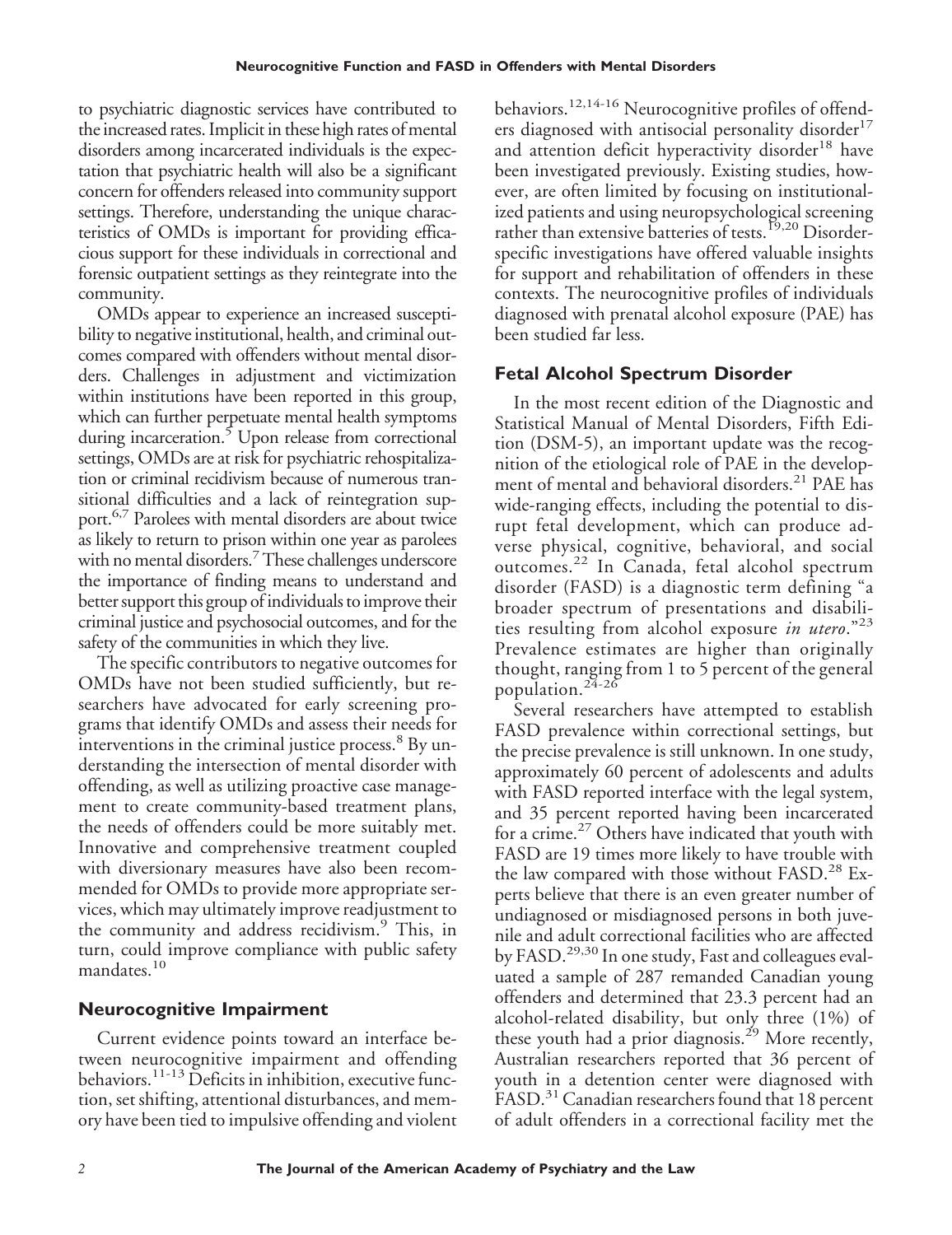diagnostic criteria for  $FASD$ .<sup>32</sup> Justice involvement among individuals with FASD has a significant impact on the Canadian economy, reportedly accounting for the largest proportion (40%) of the total annual cost of FASD, outweighing health care (21%), education (17%), and social services  $(13\%)$ .<sup>33</sup> Unfortunately, neither the justice system nor the postrelease community support structures are currently well-suited to support offenders with disabilities of any kind. Despite the over-representation and economic costs associated with FASD in the justice system, there are at present no evidence-based FASD-informed justice interventions or postrelease supports described in the literature.

Individuals with FASD tend to experience a range of neurocognitive challenges, including deficits in attention, set shifting and encoding, self-regulation, and metacognition.<sup>34-39</sup> Among those with FASD in the criminal justice system, some researchers suggest that the functional consequences of various impairments (in working memory, planning, organizing, problem solving, integration of knowledge, linking consequences to actions, and impulse control) might affect potential offending behaviors and capacity to comply with postrelease expectations.<sup>40,41</sup> Neurocognitive deficits in individuals with FASD may also relate to a heightened vulnerability for manipulation and alliance with deviant groups, potentially leading to a higher likelihood of getting involved with activities that may result in trouble with the law. $42$  Once involved in the justice system, offenders with FASD may also have difficulties comprehending the purposes and processes of legal proceedings.<sup>43</sup> Researchers have described several FASD-related challenges that may be especially relevant to sentencing offenders with FASD, including difficulties linking punishment to crime, compromised ability to instruct counsel, risk of being taken advantage of in prisons, trouble with differentiating right from wrong, and risk of being influenced by someone else in committing the crime. $44$ 

Adding to the complexity of the disorder, individuals with FASD are reported to experience exceptionally high rates of mental health challenges. Researchers have reported that mental health problems are the most prevalent adverse outcome associated with FASD, with 94 percent of adolescents and adults affected by such difficulties.<sup>29</sup> Although there is very little research to examine the relationship between mental health and criminality in FASD, several recent studies have suggested high rates of mental illness and addictions among offenders with FASD.<sup>45,46</sup> Improved understanding of the intersection between mental disorders, neurocognitive impairment, FASD, and offending behaviors will advance the potential for responsive rehabilitation and help guide practical change for better supporting this group toward positive outcomes.

# **Study Purpose**

There are very few studies of FASD or neurocognitive functioning in OMDs, and those that exist are limited to using screening tools rather than comprehensive assessment batteries. These types of studies are insufficient when the goal is to identify different domains of neurocognitive deficit that may be unique to individuals involved with the legal system. Research examining PAE and neurocognitive functioning among offenders is just emerging, and studies in outpatient settings are rare. Research in this setting is vital because outpatient treatment is one of the most common means of support for individuals transitioning to the community.

The broad purpose of this study was to characterize a group of outpatient OMDs with a special focus on neurocognitive functioning and FASD. To do so, we explored the characteristics and life experiences of outpatient OMDs, examined neurocognitive profiles among the OMDs, and investigated differences in life experiences and neurocognitive functioning between OMDs with and without FASD.

# **Methods**

# *Recruitment*

This research was approved by the Research Ethics Board of the University of Saskatchewan. The study sample was recruited from an outpatient forensic psychiatric clinic in Saskatchewan, Canada. Offenders were referred to this clinical setting through Probation Services, the Parole Board of Canada, by having been found not criminally responsible of a criminal offense or unfit to stand trial due to mental disorder, or because of previous trouble with the law requiring forensic psychiatric monitoring and management. Over the period of the study, the yearly count of the eligible active and inactive outpatients in the clinic was between 85 and 150 patients. All those who were active attendees of the clinic were consecutively approached for the study based on their at-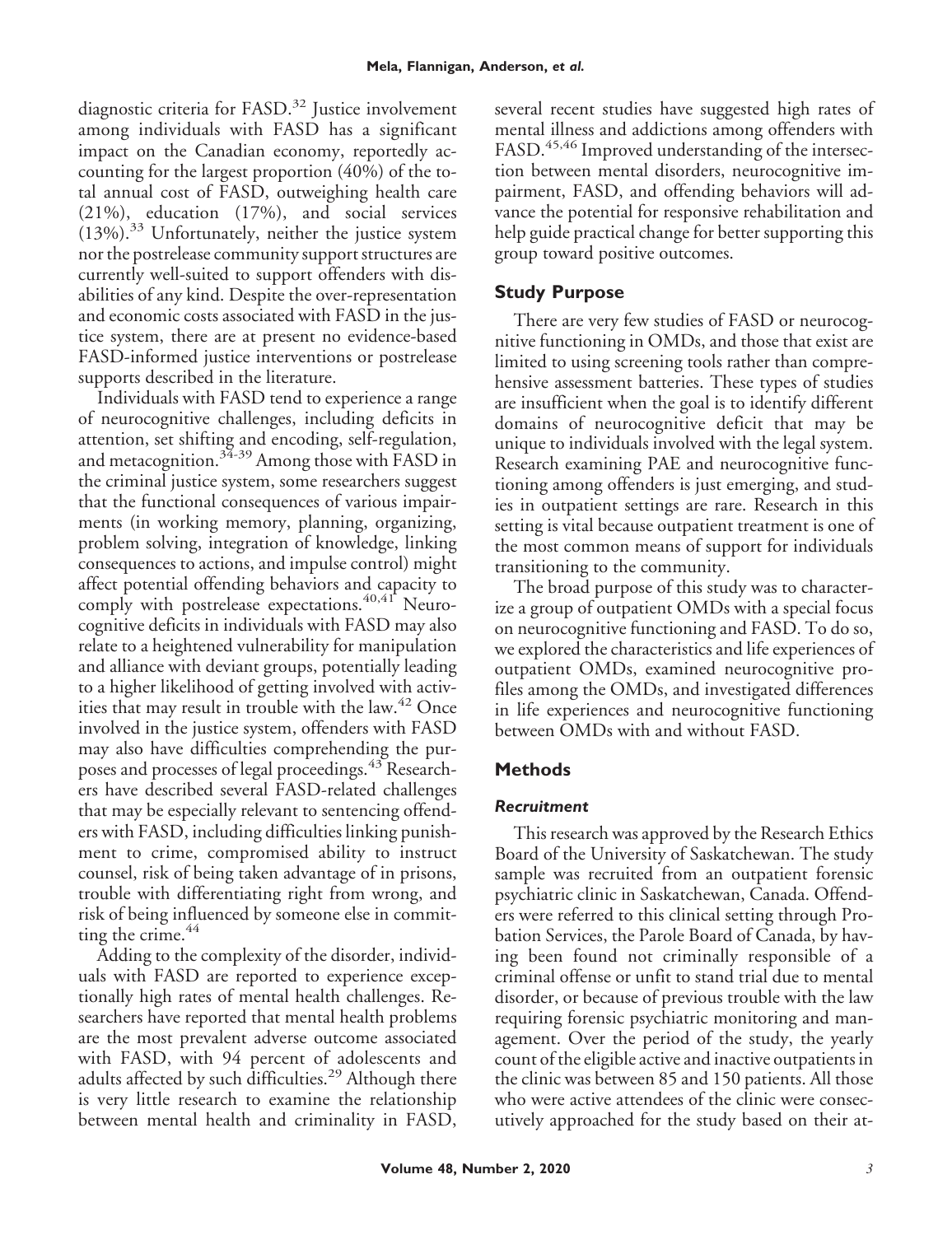tendance at the clinic. Inactive enrollees were not contacted. A nonclinical research coordinator approached eligible individuals regarding their interest in participating in the study and provided detailed information about the research before obtaining informed consent. A total of 79 subjects consented to the study. Over the course of the study, 34 subjects did not complete full data collection for multiple reasons, including moving away, losing interest, or not responding to attempts to contact. Acceptable data completion was reached with 45 subjects, and only those were included in the analyses.

## *Data Collection*

Subjects completed a series of self-report questionnaires to provide data on demographics, background characteristics, and offense histories (provided by subjects and crosschecked with external sources where necessary). A research coordinator was present throughout the completion of all questionnaires to provide clarification and support as required.

A subset of subjects completed comprehensive psychological testing to assess functioning in several neurocognitive domains. Assessments were conducted by one of two registered psychologists with the assistance of one of two trained psychometrists. Neurocognitive functioning was assessed in six to eight domains that correspond with the areas of neurocognitive functioning tested in the assessment for FASD.<sup>47</sup> The assessment battery varied slightly depending on which psychometrist conducted testing in accordance to the psychometrists' training and level of experience with specific tests for each domain represented. The number of tests completed by the first psychometrist provided more domain results  $(n = 8)$ , compared to six domains provided by the other psychometrist (Table 1). Some subjects did not complete testing for motor or adaptive functioning. All test results were converted to *z* scores to establish a consistent unit for comparison across tests. Refer to Table 1 for a list of all administered tests and the domains assessed by each measure. The level of complete data also varied based on the subjects' capacity for prolonged testing across multiple sessions.

## *Establishing the FASD group*

Canadian guidelines for diagnosing FASD were originally developed in 2005,<sup>48</sup> and were updated in 2015.<sup>23</sup> Because this study was conducted prior to

| Table 1 | Neurocognitive Tests and Domains Assessed |  |  |  |
|---------|-------------------------------------------|--|--|--|
|---------|-------------------------------------------|--|--|--|

| Domain of          |                                                                  |
|--------------------|------------------------------------------------------------------|
| Functioning        | Test                                                             |
| Cognition          | Wechsler Adult Intelligence Scale,<br>Fourth Ed. (WAIS-IV)       |
| Memory             |                                                                  |
| Verbal             | California Verbal Learning Test, Third<br>Ed. (CVLT-III)         |
| Visual             | Rey Complex Figure Test and<br>Recognition Trail (RCFT)          |
| Attention          | Gordon Diagnostic System: Vigilance<br>and Distractibility (GDS) |
| Executive function | Wisconsin Card Sorting Test, Fourth Ed.<br>(WCST-IV)             |
|                    | Stroop Color-Word Switching Test<br>(Stroop C-W)                 |
| Language           | Peabody Picture Vocabulary Test,<br>Fourth Ed. (PPVT-IV)         |
|                    | Expressive Vocabulary Test, Second Ed.<br>$(EVT-II)$             |
| Motor              |                                                                  |
| Speed and control  | Finger Tapping Test (FTT)                                        |
| Dexterity          | Grooved Pegboard Test (GPT)                                      |
| Grip strength      | Hand Dynamometer Test (HDT)                                      |
| Adaptive function  | Adaptive Behavior Assessment System,<br>Second Ed. (ABAS-II)     |
| Academics          | Wide Range Achievement Test (WRAT)                               |

the 2015 update, the original 2005 guidelines were used as the basis for informing the research. According to the 2005 guidelines, assessment for FASD requires a multidisciplinary team to examine facial features and growth abnormalities, evaluate neurodevelopmental function in numerous brain domains, and establish the likelihood of PAE.<sup>48</sup> For a diagnosis to be made, significant impairment is required in at least three of the eight brain domains outlined in Table 1. Confirmation of PAE is also required for diagnosis under the Canadian guidelines.<sup>35,49</sup>

In our study, subjects underwent a physical examination for facial dysmorphology, head circumference, and growth restriction (as per the 2005 guidelines).<sup>48</sup> To establish the FASD group, subjects with evidence of three dysmorphic facial features closely associated with PAE (i.e., thin upper lip, flattened philtrum, and small palpebral fissure lengths) were considered to meet the criteria for FASD. Anyone with a previously documented FASD diagnosis in their medical records was also placed in the FASD group. Because the clinic is in Canada, it is likely that the Canadian diagnostic guidelines were used for these previous diagnoses; however, this information was not confirmed. On the basis of these criteria, a total of 12 subjects were identified with FASD either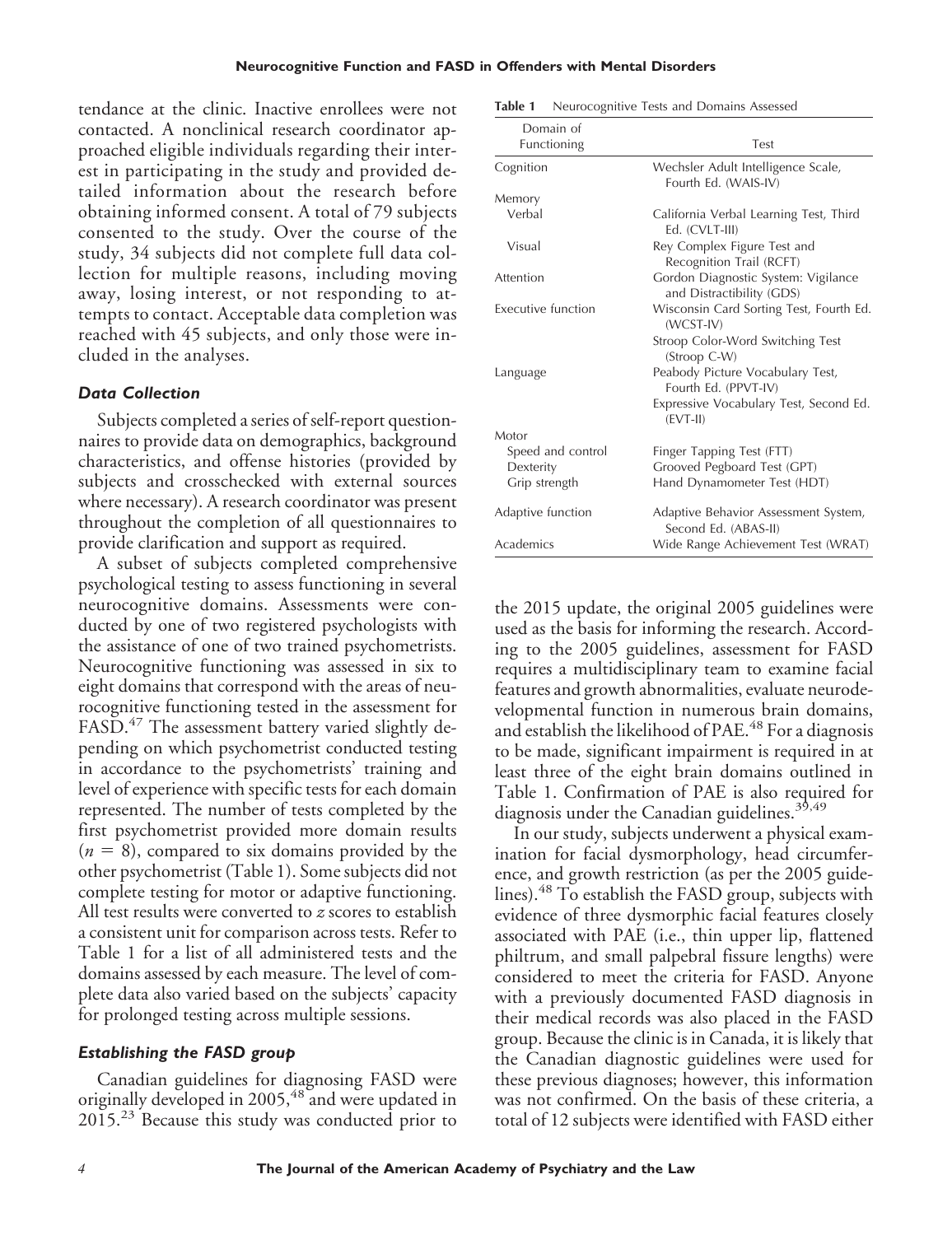by the presence of the three dysmorphic facial features or by a previously documented FASD diagnosis. The remaining 33 subjects formed the No-FASD group.

Collateral information related to PAE was sought for all subjects. Steps included interviewing subjects regarding maternal drinking information, collecting contact information for a main support person and any caseworkers to obtain collateral information, checking clinic files for any mention of PAE, and attempting to obtain any additional records. Despite these efforts, there was no conclusive way to establish additional diagnostic rigor nor to rule out the possibility of PAE in the No-FASD group, as is very often the case in FASD research.<sup>49</sup>

#### *Data Analysis*

Descriptive statistics were used to examine trends in subject demographics, background information, offense histories, and neurocognitive profile. Because neurocognitive data were collected from multiple measures, all test results were converted to *z* scores to establish a consistent unit for comparison across tests. Differences between the FASD and No-FASD groups were examined using chi-squared and *t* tests for demographics, background information, and offense histories, and using multivariate analysis of variance for neurocognitive profile. Across analyses, statistical significance was set to  $P < .05$ , and effect size was determined using Cramér's *V* and partial eta-squared  $(\eta p^2)$ .

## **Results**

## *Demographics*

A summary of demographic variables of the 45 subjects is displayed in Table 2. Data on subject backgrounds revealed extensive life adversity in the areas of child welfare involvement (29.7%), social service access (40.0%), and problems with school (75.0%) and employment (52.5%). This group was also clinically very complex, with high rates of substance misuse and other comorbid mental health concerns (Fig. 1). Data on mental health history were only available for 28 to 36 subjects, depending on the variable.

## *Offense Histories*

Two thirds (66.7%) of the subjects committed multiple crimes, and the mean number of offenses

| Table 2 | Participant Demographics |
|---------|--------------------------|
|---------|--------------------------|

| Male                           | 82.2 |
|--------------------------------|------|
| Mean age, y (range = $19-66$ ) | 41.8 |
| Caucasian                      | 48.9 |
| <b>FASD</b> confirmed          | 26.6 |
| Has children                   | 35.7 |
| Living arrangements            |      |
| Alone                          | 41.9 |
| With a roommate                | 23.3 |
| With relatives                 | 20.9 |
| With a spouse                  | 7.0  |
| Care home                      | 7.0  |
| Relationship status            |      |
| Single                         | 72.7 |
| Divorced                       | 15.9 |
| Married                        | 6.8  |
| Common-law                     | 4.5  |
| Highest level of education     |      |
| Less than high school          | 9.8  |
| High school                    | 56.1 |
| Technical or some university   | 26.8 |
| Completed university           | 7.3  |
| Employment status              |      |
| Employed full time             | 14.0 |
| Employed part time             | 11.6 |
| Full-time student              | 7.0  |
| Sick/disability leave          | 23.3 |
| Unemployed                     | 41.9 |
| Retired                        | 2.3  |
|                                |      |

Data are presented as percentages, except for mean age. FASD, fetal alcohol spectrum disorder.

committed per subject was  $3.7 (= 0-17)$ . Figure 2 shows the broad categories used to estimate the most common type of offense represented in our sample, which included property/vehicle crimes (i.e., break and entry, robbery, possession of weapon, vehicle theft, theft under \$5,000 or over \$5,000, possession of stolen property or equipment, arson, vandalism/ mischief, major driving offense, or fraud), followed by violent crimes against persons (i.e., assault, murder/manslaughter), obstruction/breach (i.e., administration of justice offenses), sex crimes, drug crimes, and nonviolent crimes against persons (i.e., kidnapping or death threats).

#### *Neurocognitive Profile*

A total of 36 subjects completed neurocognitive testing (10 of 12 of the FASD group, and 26 of 33 of the No-FASD group). Figure 3 illustrates the mean test scores and number of subjects in each domain. Test results are presented as *z* scores, which have a normative mean of 0 and a standard deviation (SD) of 1. Individuals who score  $\leq -1$  SD on neurocog-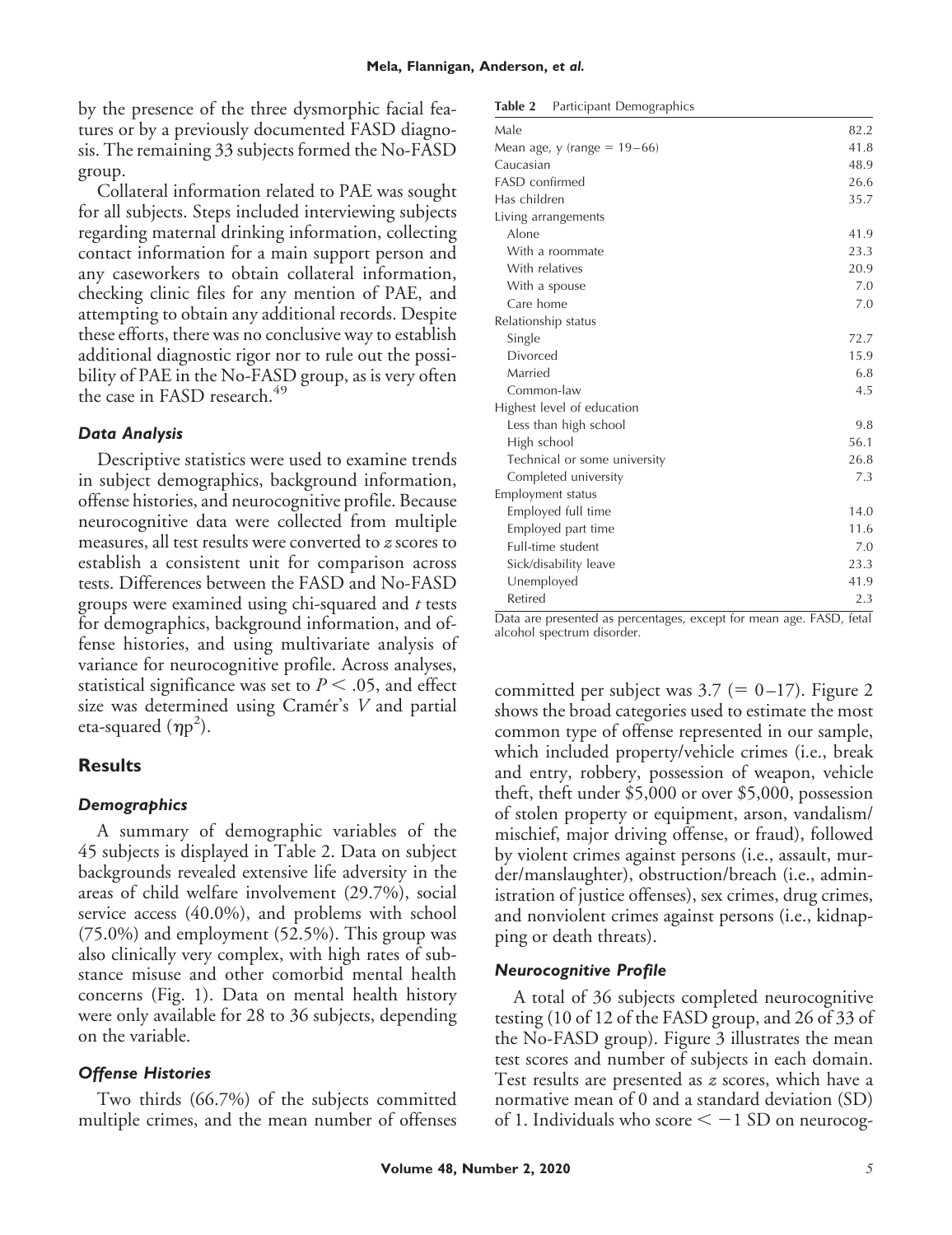

Figure 1. Subject clinical diagnoses. PTSD, posttraumatic stress disorder; ODD, oppositional defiant disorder; ADD/ADHD, attention deficit disorder/attention deficit hyperactivity disorder; TBI, traumatic brain injury; CD, conduct disorder. \*For subjects with FASD, a diagnosis of TBI/brain damage required an incident above and beyond the damage caused by PAE.

nitive tests might be considered clinically "at risk," and those who score  $\lt -2$  SD may be considered "significantly impaired." In offender populations specifically, researchers examining cognitive trends have identified performance thresholds of  $\leq -1$  SD as being "poor" and  $\lt -1.5$  SD as "very poor."<sup>50</sup>

Subjects scored below the general population's normative means in every neurocognitive domain. They showed the weakest (i.e., poor) performance in executive function (as measured with the Wisconsin Card Sorting Test [WCST]), visual memory (immediate and delayed recall), working memory, processing speed, and full-scale IQ. Performance was somewhat stronger (i.e., between  $-0.5$  and 0 SD) in motor dexterity, grip strength, spelling, word reading, attention, delayed verbal recall, and receptive and expressive vocabulary, suggesting relative strength in these areas, but nonetheless lower than the normative mean.

#### *FASD Group Differences*

Chi-squared and *t* tests revealed no significant differences between the FASD and No-FASD groups in terms of age ( $t(43) = .044$ ,  $P = .965$ ), gender ( $\chi^2(1) =$ 0.014,  $P = .906, V = .018$ , living situation  $(\chi^2(4) = 5.588, P = .232, V = .360)$ , employment  $(\chi^2(5) = 5.004, P = .415, V = .341)$ , highest level of education  $(\chi^2(3) = 1.540, P = .673, V = .194)$ , or marital status  $(\chi^2(2) = 2.744, P = .433, V = .250)$ . Despite some apparent group differences in clinical diagnoses, none of these were statistically significant (Table 3). The small sample size may explain this lack of statistical significance.



**Figure 2.** Subject offense histories.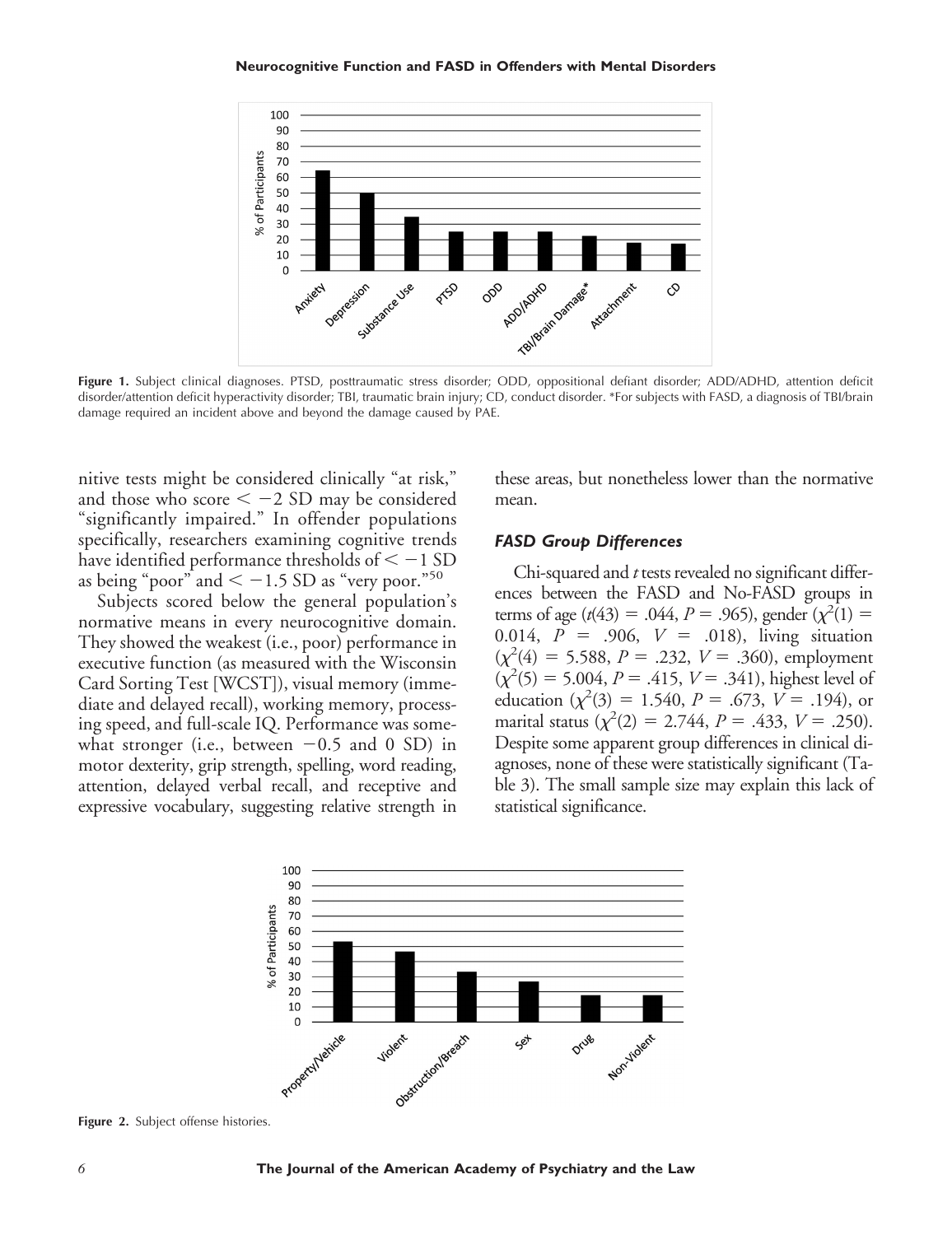

**Figure 3.** Neurocognitive testing profile of all subjects. FS, full-scale (*n* = 36); VCI, verbal comprehension index (*n* = 36); PRI, perceptual reasoning index (*n* = 36); WMI, working memory index (*n* = 36); PSI, processing speed index (*n* = 36); RCFT, Rey Complex Figure Test (*n* = 35); CVLT, California Verbal Learning Test (*n* = 32); GDS, Gordon Diagnostic System (*n* = 19); WCST, Wisconsin Card Sorting Test (*n* = 31); CW, Color Word (*n* = 34); PPVT, Peabody Picture Vocabulary Test (*n* = 19); EVT, Expressive Vocabulary Test (*n* = 35); FTT, Finger Tapping Test (*n* = 19); GPT, Grooved Pegboard Test (*n* = 19); HDT, Hand Dynamometer Test (*n* = 19); WRAT, Wide Range Achievement Test (*n* = 19).

Subjects in the FASD group committed fewer total crimes (mean  $= 2.33$ , SD  $= 2.84$ ) than those in the No-FASD group (mean  $= 4.21$ , SD  $= 4.83$ ), and a smaller proportion of subjects in the FASD group than No-FASD committed crimes in every category except for violent crimes. None of these differences were statistically significant (Table 4).

Neurocognitive test scores were compared only on domains where at least five subjects in each group completed the testing measure. Depending on the domain, the number of FASD subjects in these analyses ranged from 8 to 12, and the number of No-FASD subjects ranged from 14 to 22. As was found

**Table 3** Rates of Comorbid Diagnoses in the FASD and No-FASD Groups

|                                |      | $%$ of Group |       | <b>Effect</b> |
|--------------------------------|------|--------------|-------|---------------|
| Diagnosis                      | FASD | No FASD      | P     | Size          |
| Anxiety                        | 60.0 | 65.2         | .825  | .042          |
| Depression                     | 60.0 | 47.8         | .622  | .093          |
| Substance misuse               | 40.0 | 33.3         | .775  | .053          |
| Post-traumatic stress disorder | 20.0 | 26.1         | .776  | .054          |
| Oppositional defiant disorder  | 40.0 | 21.7         | .393  | .162          |
| ADD/ADHD                       | 25.0 | 25.0         | 1.000 | .000          |
| TBI/Brain damage*              | 16.7 | 24.2         | .858  | .083          |
| Attachment issues              | 40.0 | 13.0         | .154  | .270          |
| Conduct disorder               | 20.0 | 16.7         | .858  | .033          |

\* For participants with FASD, a diagnosis of TBI/brain damage required an incident above and beyond the damage caused by prenatal alcohol exposure.

FASD, fetal alcohol spectrum disorder; ADD/ADHD, attention deficit disorder and attention deficit hyperactivity disorder; TBI, traumatic brain injury.

with overall group profile, both groups scored below the normative mean across domains (Fig. 4).

Subjects in the No-FASD group showed the weakest performance  $(< -1$  SD) on a test of executive function (as measured with the WCST) and visual memory (immediate and delayed recall). Their scores hovered around  $-1$  SD on full-scale IQ, processing speed, and working memory. Subjects in the FASD group showed clinically significant impairment  $(< -2 SD$ ) in visual memory (delayed and immediate recall), with additional pronounced deficits  $(< -1.5$  SD) in full-scale IQ, verbal IQ, working memory, and processing speed.

Somewhat higher scores ( $> -0.5$  SD) were obtained by subjects in the No-FASD group in expressive vocabulary, long-term verbal memory, and cued

|  |  | Table 4 |  |  |  |  |  | Offense Histories in the FASD and No-FASD Groups |  |
|--|--|---------|--|--|--|--|--|--------------------------------------------------|--|
|--|--|---------|--|--|--|--|--|--------------------------------------------------|--|

|                              |      | No   |      | <b>Effect</b> |
|------------------------------|------|------|------|---------------|
|                              | FASD | FASD | Р    | Size          |
| Mean number of offenses      | 2.33 | 4.21 | .213 | .036          |
| History of repeat offending, | 50.0 | 72.7 | .153 | .213          |
| $%$ of group                 |      |      |      |               |
| Offense type, % of group     |      |      |      |               |
| Violent crimes               | 50.0 | 45.5 | .787 | .040          |
| Sex crimes                   | 25.0 | 27.3 | .879 | .023          |
| Property/vehicle crimes      | 41.7 | 57.6 | .344 | .141          |
| Obstruction/breaches         | 25.0 | 36.4 | .475 | .107          |
| Drug crimes                  | 8.3  | 21.2 | .318 | .149          |
| Nonviolent crimes against    | 8.3  | 21.2 | .318 | .149          |
| persons                      |      |      |      |               |

FASD group:  $n = 12$  subjects; No-FASD group:  $n = 33$  subjects. FASD, fetal alcohol spectrum disorder.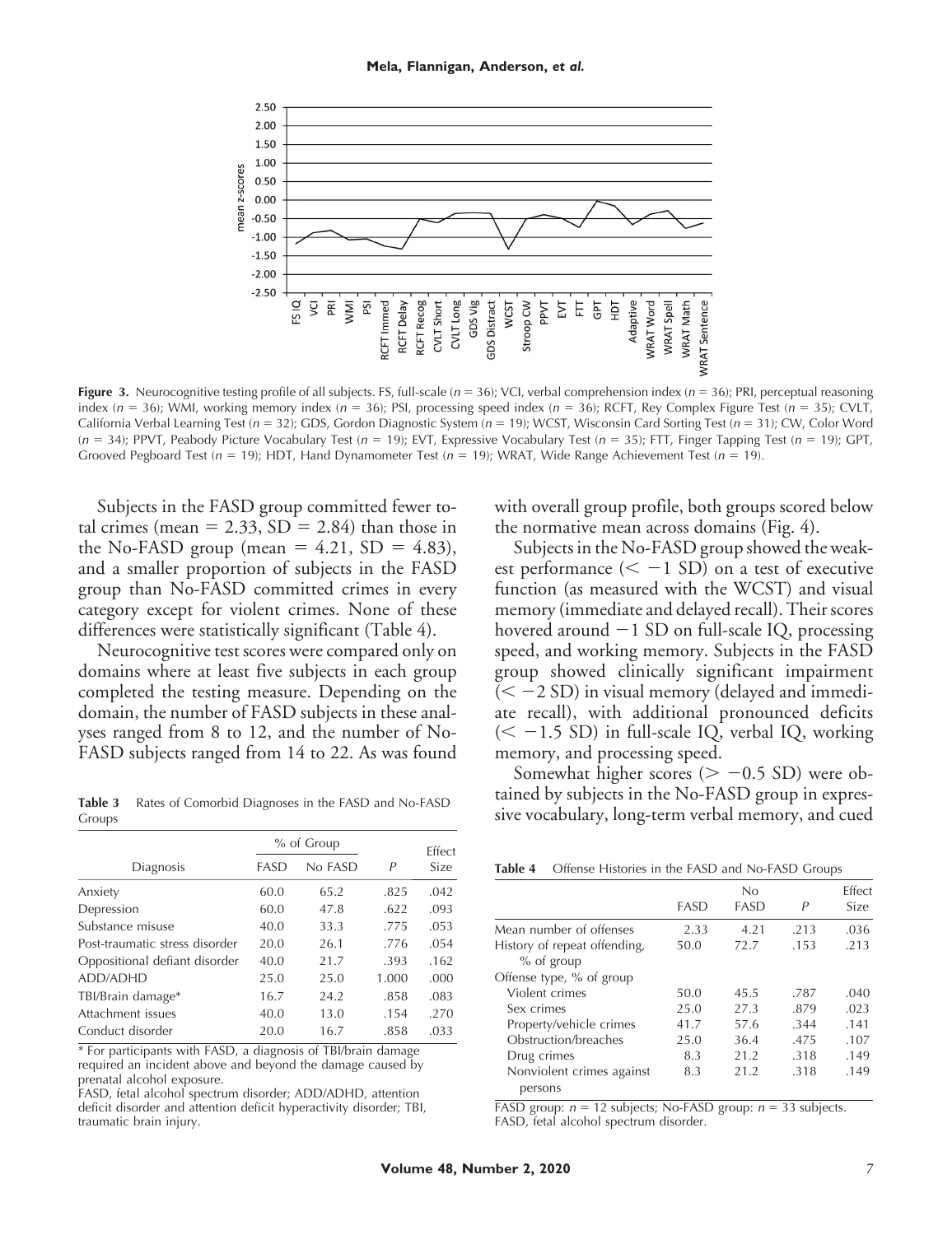

**Figure 4.** Comparison of neurocognitive profile between the FASD and No-FASD groups (\* $P < .05$ , \*\* $P < .01$ ). FS, full-scale; VCI = verbal comprehension index; PRI, perceptual reasoning index; WMI, working memory index; PSI, processing speed index; RCFT, Rey Complex Figure Test; CVLT, California Verbal Learning Test; WCST, Wisconsin Card Sorting Test; CW, Color Word; EVT, Expressive Vocabulary Test.

visual memory. Those in the FASD group showed their highest scores ( $> -1$  SD) in verbal memory (short-term and long-term), executive function (both the Stroop Color-Word [C-W] test and the WCST), and cued visual memory.

To analyze group differences in neurocognitive profile, a MANOVA was conducted with group membership as the independent variable and test scores (where at least five subjects in each group had completed the measure) as dependent variables. Results revealed a group difference in overall neurocognitive profile bordering on significance  $[F(13,11) = 2.77, P = .050]$  $(\eta p^2 = .766)$ ]. A *post hoc* ANOVA showed group differences in multiple domains of neurocognitive functioning with significantly lower scores in the FASD group than the No-FASD group in verbal IQ,  $[F(1,23) = 11.25, P = .003 \ (\eta p^2 = .328)],$  full-scale  $IQ, [F(1,23) = 8.99, P = .006 (np<sup>2</sup> = .281)],$  working memory IQ,  $[F(1,23) = 5.36, P = .030 (np<sup>2</sup> = .189)],$ processing speed IQ,  $[F(1,23) = 4.63, P = .042$  ( $\eta p^2 =$ .168)], and expressive vocabulary,  $[F(1,23) = 4.54,$  $P = .044$  ( $\eta p^2 = .165$ )]. The FASD group scored notably (but not statistically significantly) higher than the No-FASD group on theWCST, a measure of executive function.

#### **Discussion**

The overarching purpose of this study was to explore the experiences and characteristics of outpatient OMDs, with a focus on neurocognitive functioning. We also conducted a closer examination of whether OMDs differ in presentation depending on whether they have FASD. Considering the overrepresentation of mental disorders, neurocognitive impairment, and FASD in offender populations, and the paucity of research examining the intersection of these categories, this study represents a contribution to better understand and support this group. OMDs with FASD showed more neurocognitive impairment than those without FASD in the domains of full-scale IQ, verbal comprehension, working memory, processing speed, and expressive language. Those with FASD were less impaired than those without in the domain of executive function, although this difference was not statistically significant.

#### *Characterizing Offender Backgrounds*

The subjects in this study comprise a group of individuals with significant experiences of adversity, multiple comorbidities, and varied offending histories. Not surprisingly, this sample has many of the risks factors associated with criminality and adverse mental health outcomes, including high rates of anxiety and depression, substance misuse, school and work disruption, trauma, being currently unmarried, and histories of repeat offending.<sup>51</sup> These findings contribute to the evidence that OMDs are a complex group of individuals with multifarious histories indicating urgent need for long-term, comprehensive, and multidisciplinary support, both while incarcerated and when released into the community.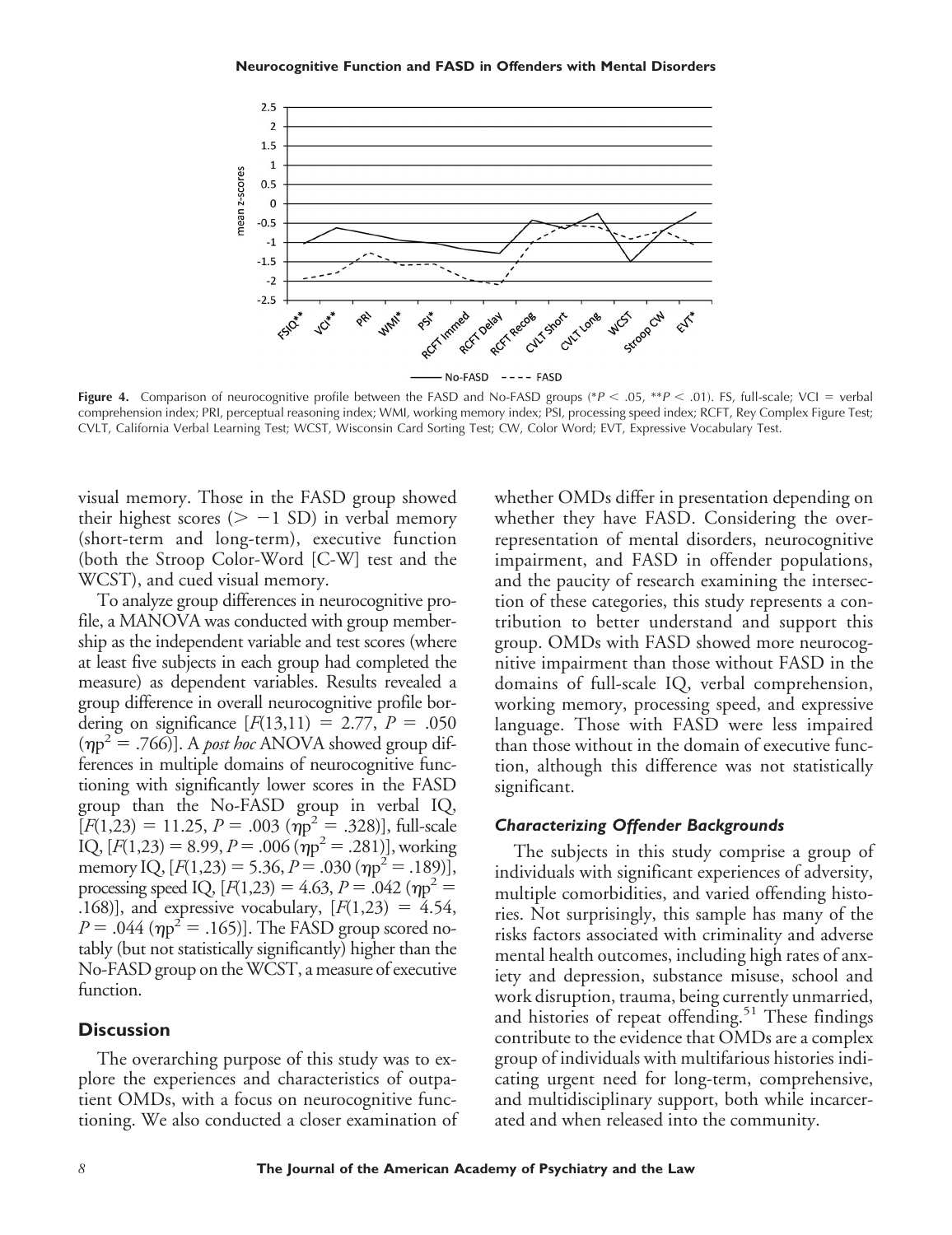## *Neurocognitive Profile*

We found a pervasive pattern of impairment across neurocognitive domains for all subjects in this study, with mean scores for all measures falling below the normative mean. These findings are reflective of other research emphasizing the high prevalence of cognitive deficit among offenders. For example, Canadian researchers recently found that 25 percent of incoming male offenders had "some level of cognitive deficit" (Ref. 52, p 12) defined by the authors as at least two mild or one moderate domain of impairment as measured with the Cognistat screen of cognitive function. Cognitive deficit in that study was also associated with lower educational achievement, unstable employment history, learning disabilities, serious alcohol problems, and symptoms of attention deficit hyperactivity disorder.<sup>52</sup> Cognitive deficits were not related to participation in or completion of required correctional programs, returns to custody, or reoffending.

Building on these earlier findings, our results provide additional evidence that OMDs and neurocognitive impairments warrant specialized support, including educational and employment strategies and mental health and addictions services. Furthermore, because offenders with neurocognitive deficits appear to be responsive to treatment and do not appear to present an elevated management concern while institutionalized or once back in the community,  $52$ successful rehabilitation and reintegration is a practical goal.

In terms of a specific neurocognitive profile, the most notable areas of deficit for our subjects were identified in executive function, visual memory (immediate and delayed recall), working memory, processing speed, and full-scale IQ.

Due to the role of executive function in selfregulation, abnormalities in executive function have previously been associated with offending and reoffending,  $5<sup>3</sup>$  among other serious negative life outcomes.<sup>54</sup> Deficiencies in mental flexibility, impulse control, and anger control have been proposed as some of the specific mechanisms by which executive function deficits are associated with criminal activity.55-57 It is therefore not surprising that executive function was one of the most pronounced areas of neurocognitive impairment among the subjects in our study.

Reoffending behavior can also be a reflection of the indirect manifestations of executive dysfunction,

such as difficulty to plan housing and employment or challenges with self-regulation.<sup>58</sup> Our subjects appear to be supported in these areas, as demonstrated by their reported housing situations (42% living independently), educational success (34% completing at least some postsecondary training), and occupations (33% employed or in full-time studies), suggesting that some of the daily manifestations of executive function impairment may be relatively well-managed in this group. More research is needed to better understand how executive function deficits impact specific groups of offenders, such as OMDs, and how this impact may translate to daily function. Investigations into what supportive factors contribute to positive outcomes despite executive function difficulties would also be warranted.

Another area of notable deficit identified in our subjects was visual memory, with both immediate and delayed verbal recall scores falling well below the normative mean. This finding is consistent with previous research demonstrating visual memory deficits in the general offender population.<sup>50</sup> Subjects in this study scored much higher on a measure of cued visual memory. This finding has important practical implications in that visual cues may be one way to improve OMDs' understanding of and compliance with the justice process. For example, presenting visual reminders alongside verbal instructions may support a better understanding of sentencing decisions and memory for probation orders, potentially reducing the risk of breaching court orders, which was a problem for a substantial proportion (33%) of our subjects.

Working memory, processing speed, and full-scale IQ were also found to be relatively impaired among subjects in this study, with scores in these areas falling lower than 1 SD below the mean. The full-scale IQ score is based on (and therefore influenced by) the working memory and processing speed index scores, in addition to verbal comprehension and perceptual reasoning scores. It would therefore appear that the working memory and processing speed skills are the primary factors that pull down the full-scale IQ scores for these individuals. Again, these results are not surprising considering that IQ scores in forensic samples have been found to be lower than the general population mean.<sup>59</sup>

Clinically, working memory and processing speed impairments impede an individual's ability to multitask, to hold large amounts of information in mind at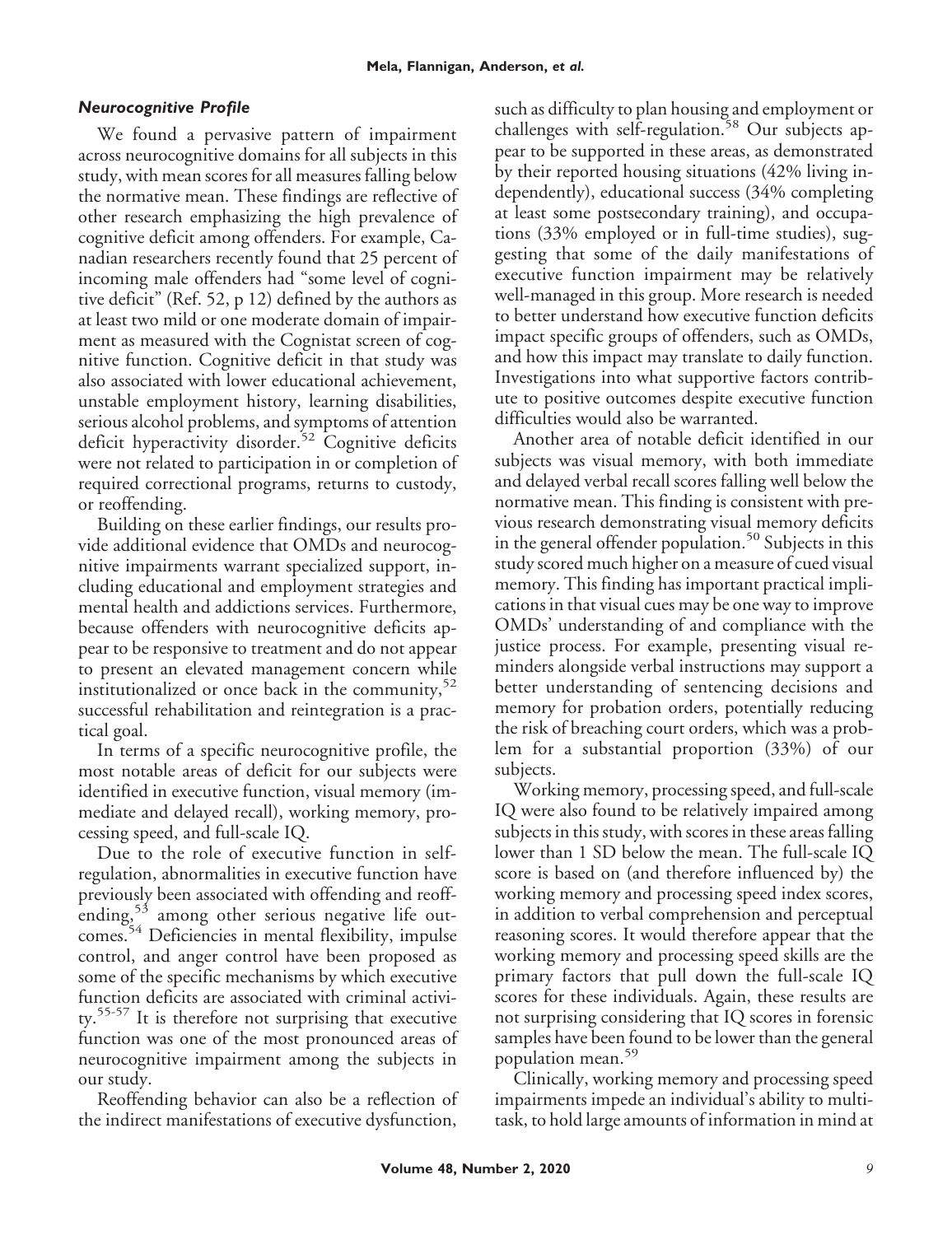once, to understand and follow multi-step instructions, and to make speeded decisions, especially in high-pressure environments. This has relevance in justice settings where offenders, especially those with disabilities, are likely overwhelmed and may struggle to understand instructions and criminal proceedings. Tailoring our practices to account for these deficits at all stages of the justice process (e.g., arrest, interrogation, sentencing, incarceration, probation, community integration, etc.) would help to ensure that offenders are given the best opportunities to achieve successful outcomes.

Subjects in this study also demonstrated areas of relative strength in the areas of motor dexterity and grip strength, spelling and word reading, attention, delayed verbal recall, and receptive and expressive vocabulary. These findings highlight important areas for targeting strengths-based justice interventions to build upon offender abilities rather than to focus solely on remediating one or more deficits. These areas of relative strength also provide a contextualized understanding that neurocognitive impairment is not experienced uniformly across all domains of functioning, suggesting that justice and clinical service providers should seek to understand the unique profile of functioning of each person to provide the best individualized care possible.

These neurocognitive findings indicate that OMDs show impairment in numerous areas of functioning, many of which overlap with deficits found in the general offender population. These findings have important implications for informing justice practices. Potential areas for reform include implementing screening for all offenders to identify neurocognitive deficit; conducting comprehensive individualized assessment for those with demonstrated need; and tailoring sentencing, programming, and treatment approaches to compensate for deficits and to build upon strengths. With emerging evidence that targeted therapies such as cognitive remediation show promise for improving a variety of functions in forensic and psychiatric patients,<sup>60</sup> it becomes even more important to consider brain and mental health functioning in our understanding of the offender. In doing so, offenders with all levels of ability will have better access to appropriate supports and services.

# *Offenders with FASD*

Our final research goal was to explore whether OMDs with FASD present differently than those without FASD. Typically, individuals with FASD are reported to experience high rates of trauma, early life adversity, and poor long-term outcomes.<sup>61</sup> Thus, it was surprising to find that our groups showed comparable life experiences, with no significant differences in background characteristics, offense histories, or mental health profiles. These findings suggest that OMDs with and without FASD may experience similar life challenges and indicate that these struggles may not necessarily be unique to the FASD population. Rather, the relationships between life adversity, mental health, and PAE are complex and intertwined, warranting further research to explore how they might influence the pathway to justice involvement.

The finding that the FASD group appeared to commit fewer crimes across all offense categories except violent crimes (this difference was not statistically significant) is an important contribution to the literature because there is little research on specific offense patterns in the FASD population. These results should be interpreted with caution, however, because the current sample size was small and its statistical power was limited. Future research with larger samples should be conducted to continue examining these trends to reveal where differences, if any, in offending patterns exist between offenders with and without FASD.

Few studies have specifically investigated the unique components of neurocognitive deficit in offenders with FASD, though new research is beginning to emerge. In one recent study, researchers compared the neurocognitive profiles of young offenders with and without FASD and found that subjects in the FASD group showed significantly lower scores in cognitive flexibility, simple processing speed, working memory, and verbal and full-scale IQ, and they exhibited notable (but not statistically significant) deficits in verbal academics.<sup>62</sup> Consistent with this previous research, subjects in our FASD group showed significantly lower scores than those in the No-FASD group in full-scale and verbal IQ, as well as in working memory and processing speed. These findings could have relevance for the structuring of interventions and supports for offenders with FASD within justice and community settings. For example, interventions that rely heavily on working memory or a certain level of processing speed may not be effective in this population. Additionally, offenders with FASD in our study showed significantly more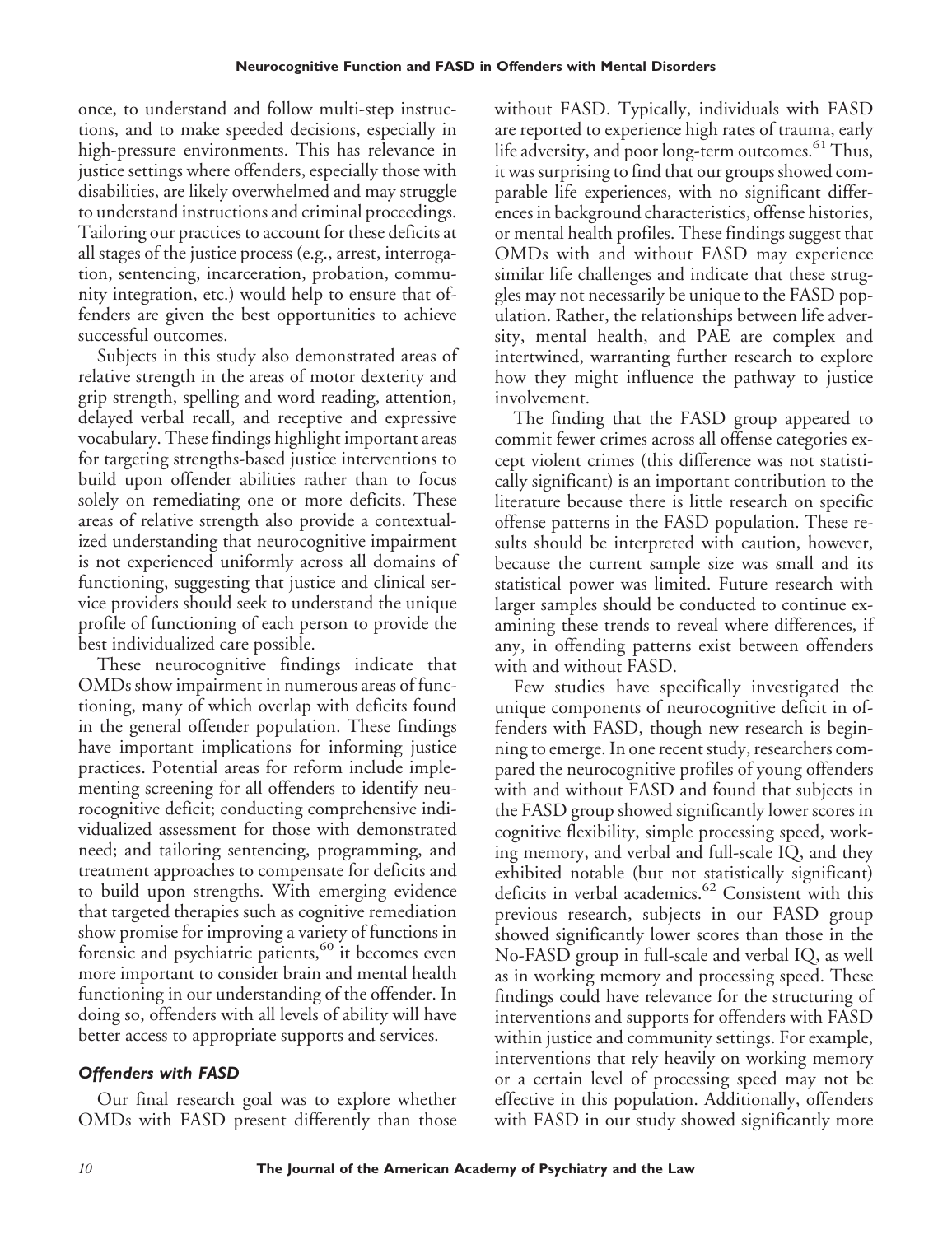impairment than offenders without FASD on a measure of expressive vocabulary. These findings related to language are important because expressive language disorder is known to be one of the most common comorbid conditions in the general FASD population, <sup>63</sup> and verbal deficits are a particularly strong predictor of delinquency in youth.<sup>64</sup> Combined, these findings indicate that further research is warranted to explore whether or how expressive vocabulary and verbal ability relate to offending behavior in FASD specifically and whether language-based interventions might influence outcomes.

Offenders with FASD in our study did not show more impairment relative to the No-FASD group on two measures of executive function. Whereas executive dysfunction is known to be a hallmark feature of FASD,<sup>65</sup> our subjects with FASD showed comparable scores on the Stroop C-W task, and higher (though not statistically significantly) scores on the WCST compared to the No-FASD group. The Stroop C-W test is often thought of as an inhibition task, whereas the WCST measures planning and cognitive flexibility in response to feedback. Flannigan *et al.*<sup>66</sup> also showed that young offenders with FASD demonstrated performance similar to that of a comparison group on the Stroop C-W task, but that they scored significantly lower on a measure of cognitive flexibility. These conflicting results suggest that more work is needed to tease apart which elements of executive function are most influential in the context of criminal behavior in FASD.

Individuals with FASD and mental disorders are not only over-represented in the criminal justice system as perpetrators, but may also be more likely to be victims and witnesses to crime.67-69 Individuals with FASD who offend have also often been victimized themselves and may struggle with adjusting to correctional environments, perpetuating the cycle of justice involvement.<sup>45</sup> Given the over-representation and vulnerability of individuals with FASD in justice settings, there is an urgent need for proactive support for this population and for adjustments that protect individuals with FASD from encountering and reencountering this system.

# *Limitations and Future Research*

Several methodological factors reduced the statistical power and generalizability of our study, such as the small sample size, limited geographical region, and specific subject population. Sampling error and

drop out are likely also limiting factors, in that individuals who chose to participate or stayed in the study were perhaps higher functioning and more independent than those who declined or dropped out. The process of referral, including community supervision and links with health care, could have contributed to a more stable population, whereas individuals with lower functioning may not have been able or willing to participate. Although many of our results are consistent with previous studies, further research with larger and more representative samples is warranted to strengthen the validity of our findings. Longitudinal research would also shed light on the long-term influence of mental health problems on criminality, age-related changes in neurocognition, and whether or how the trajectory of criminal justice involvement is different for offenders with FASD compared with those without.

Another set of limitations in our study relates to challenges inherent in neurocognitive testing. First, one of the ongoing challenges of research using laboratory measures to assess neurocognitive functioning is ensuring ecological validity.<sup>70</sup> Future research should employ tasks with more practical and clinical utility such as the Behavioral Assessment of the Dysexecutive Syndrome (BADS), which could better identify functional needs and inform treatment planning.<sup>71</sup> Because assessment should always be connected to intervention, clinicians and practitioners need to carefully consider and utilize tools with a practical role. Second, our analysis of neurocognitive test scores was limited by the relatively small number of subjects who completed the measures. Although this study employed a more comprehensive battery than many previous studies of neurocognitive functioning in OMDs, important areas of deficit or strength may have been missed in our battery. Moreover, using two different psychometrists with different training and levels of experience was not ideal and could impact the findings of the neurocognitive tests. Because retesting the subjects within the study period would have introduced practice effect, and because having the patients come in repeatedly for additional testing was not feasible, we adjusted the domain numbers per psychometrist and utilized *z* scores. This allowed us to comment on neurocognitive impairments, but we lost the ability to analyze and compare the magnitude of neurocognitive tests by the two psychometrists as a continuous variable. Additional research with larger samples and even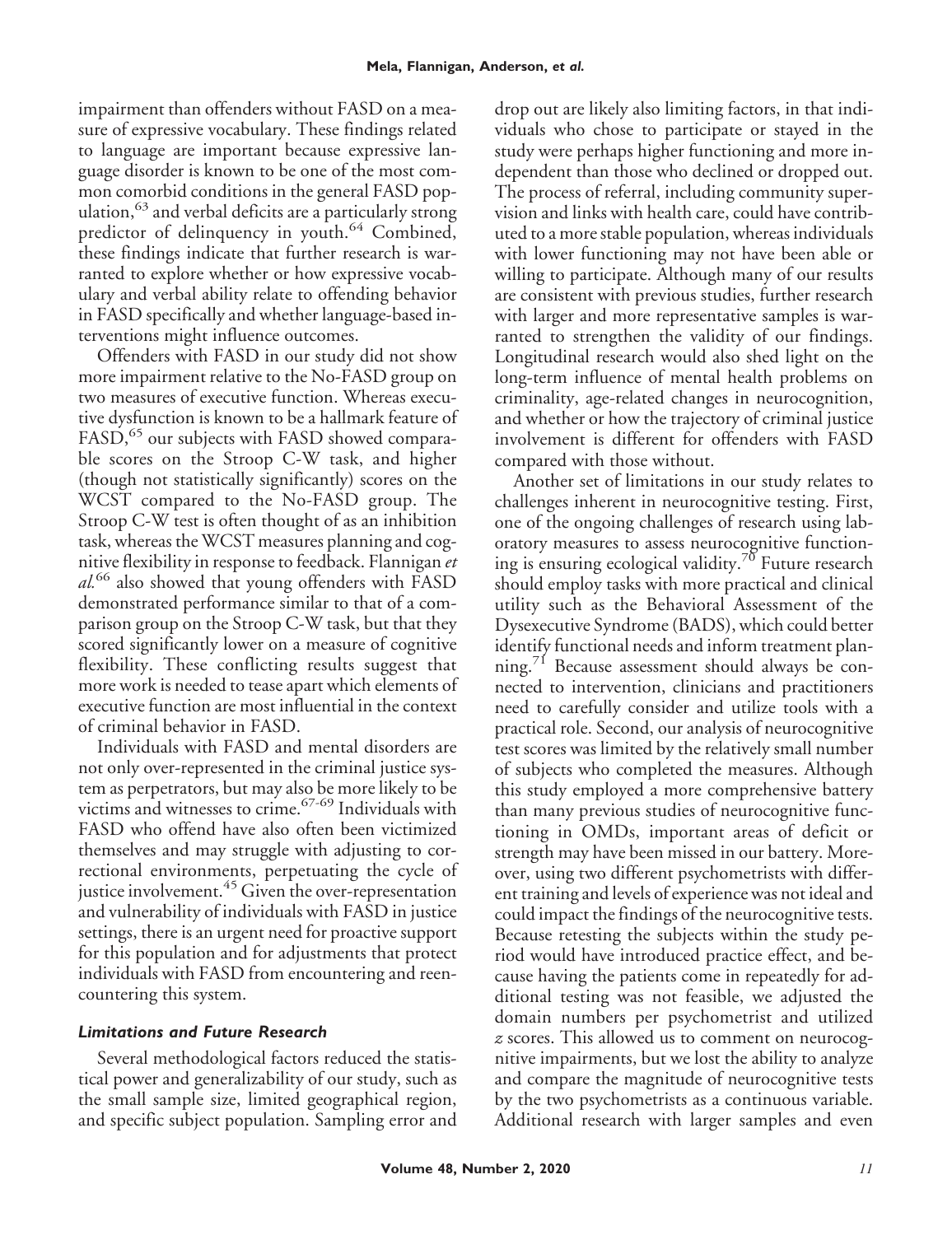more comprehensive and consistent testing could provide a clearer picture of the neurocognitive profile of offenders with mental disorders and FASD.

Our exploration of FASD was also limited in several ways. The small number of subjects with FASD restricted our ability to examine differences between FASD and No-FASD groups with strong statistical power, and we were not able to compare groups across all domains of neurocognitive functioning. It is possible that important group differences in life experiences, criminal history, and neurocognitive function may have existed that we were not capable of detecting. Moreover, multidisciplinary assessments were not conducted with each subject, and some individuals in the FASD group were categorized based solely on facial dysmorphology where PAE could not be confirmed. Other individuals were included on the basis of a previous diagnosis in their medical record, which we did not confirm further. This may have included false positives on the basis that those diagnoses may not have been rigorous. Another challenge, which is common in FASD research, is that it was impossible to rule out PAE in the No-FASD group. In our study, confirmation of PAE was exceptionally challenging to obtain given the age of the sample, disengagement with biological family members, high residential instability, and inconsistent record keeping in subjects' clinical histories. These difficulties are similar to those often faced by other FASD researchers, as well as in clinical settings, particularly among adults.<sup>49</sup>

The complexity of our study population makes it difficult to draw firm conclusions about etiology of neurocognitive impairment. For instance, all subjects in our study had at least one mental health diagnosis, most experienced serious long-term life adversity, and many had previous brain damage or traumatic brain injury, all of which can affect neurocognitive functioning. Additionally, the age of our subjects raises potential etiological questions. Although an age of 42 years would not typically indicate brain-related implications of aging, emerging evidence suggests that individuals with FASD (with a mean age of 28 years) report rates of early-onset dementia that are 104 times higher than the general population.<sup>71</sup> Furthermore, connections between accelerated aging effects and serious mental illnesses are also beginning to be discussed in the literature.<sup>72-74</sup> Due to these confounding etiological factors, our ability to clearly understand the mechanisms underlying neurocognitive impairment, mental disorders, PAE, and criminal behavior is clouded. Nonetheless, our study points out that, even though deficits in neurocognitive functioning can arise from multiple pathologies, PAE is worth adding to the layers of consideration due to the pervasive and severe nature of the brain-based deficits associated with PAE and the high prevalence of FASD in justice settings. Although FASD is certainly not the only disorder overrepresented in the justice system, lessons learned in this population can guide change in policy and practice that may directly benefits other groups of offenders with cognitive diversity.

Finally, many individuals with mental disorders and FASD do not engage in criminal activity, and these are crucial populations for further study. Exploring the factors that differentiate these individuals from those who offend would greatly improve our ability to develop strengths-based interventions, promote resilience, and support positive outcomes for at-risk populations.

#### **References**

- 1. Beaudette JN, Stewart LA: National prevalence of mental disorders among incoming Canadian male offenders. Can J Psychiatry 61:624 –32, 2016
- 2. Brown GP, Hirdes JP, Fries BE: Measuring the prevalence of current, severe symptoms of mental health problems in a Canadian correctional population: implications for delivery of mental health services for inmates. Int J Offender Ther Comp Criminol 59:27–50, 2015
- 3. Kirby MJ, Keon WJ, Dinsdale HB: Out of the shadows at last: transforming mental health, mental illness and addiction services in Canada (Final Report of The Standing Senate Committee on Social Affairs, Science and Technology), 2006. Available at: [http://publications.gc.ca/collections/collection\\_2011/sen/yc17-](http://publications.gc.ca/collections/collection_2011/sen/yc17-0/YC17-0-391-2-1-eng.pdf) [0/YC17-0-391-2-1-eng.pdf.](http://publications.gc.ca/collections/collection_2011/sen/yc17-0/YC17-0-391-2-1-eng.pdf) Accessed October 7, 2019
- 4. Statistics Canada, Section A: Overview of issues mental health and the criminal justice system. Crime and Justice Research Paper Series 85-561-M. 16, 2009. Available at: [https://www](https://www150.statcan.gc.ca/n1/pub/85-561-m/2009016/section-a-eng.htm) [150.statcan.gc.ca/n1/pub/85-561-m/2009016/section-a-eng.](https://www150.statcan.gc.ca/n1/pub/85-561-m/2009016/section-a-eng.htm) [htm.](https://www150.statcan.gc.ca/n1/pub/85-561-m/2009016/section-a-eng.htm) Accessed October 7, 2019
- 5. Bauer RL, Bolanos ADB, Morgan RD: Implications of long-term incarceration for persons with mental illness, in PsycEXTRA Dataset. Washington, DC: American Psychological Association, 2012
- 6. Feder L: A comparison of the community adjustment of mentally ill offenders with those from the general prison population: an 18-month follow-up. Law & Hum Behav 15:477–93, 1991
- 7. Draine J, Wolff N, Jacoby JE, *et al*: Understanding community re-entry of former prisoners with mental illness: a conceptual model to guide new research. Behav Sci Law 23:689 –707, 2005
- 8. Torrey EF, Stieber J, Ezekiel J, *et al*: Criminalizing the Seriously Mentally Ill: The Abuse of Jails as Mental Hospitals. Collingdale, PA: Diane Publishing, 1998
- 9. Daniel AE: Care of the mentally ill in prisons: challenges and solutions. J Am Acad Psychiatry Law 35:406 –10, 2007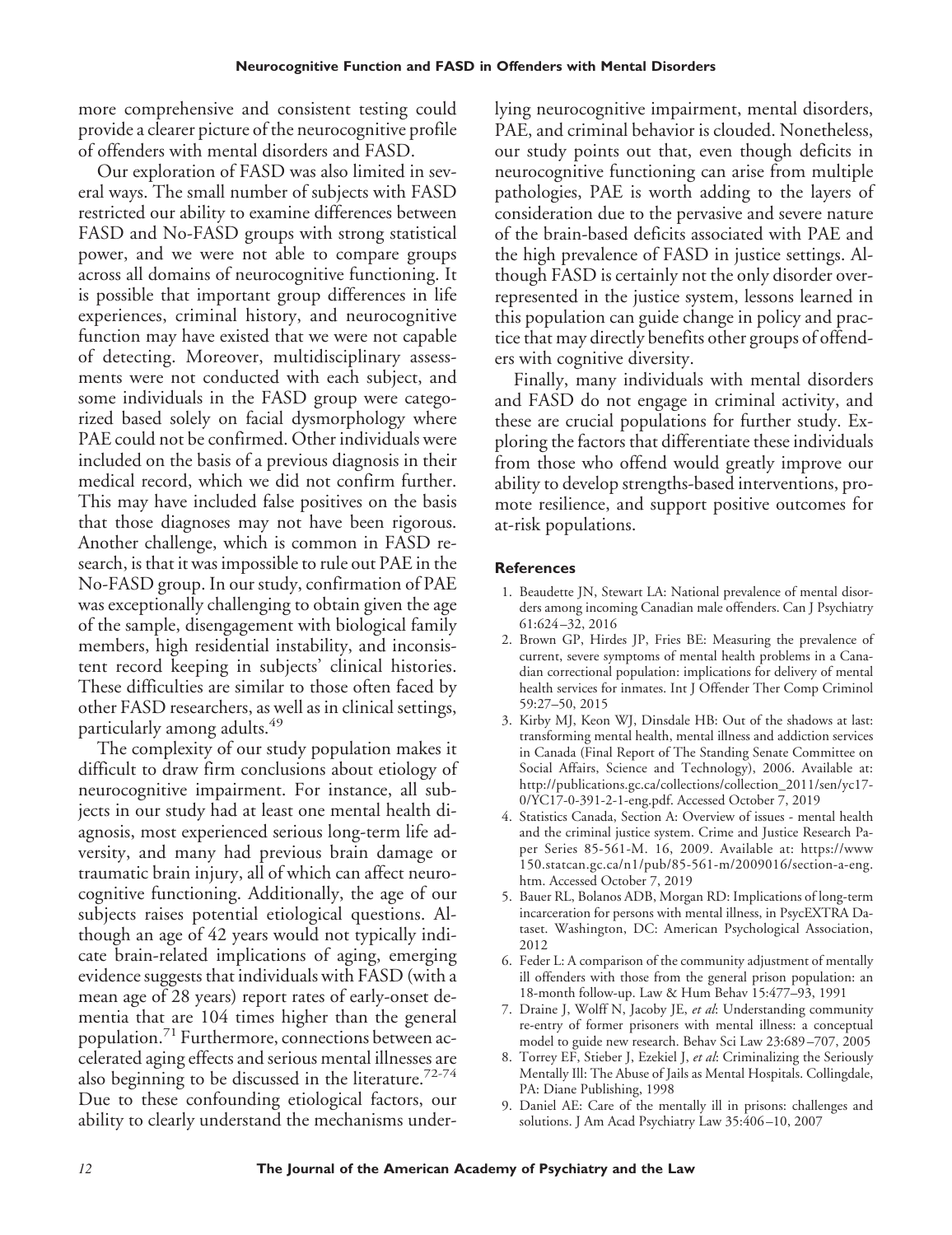- 10. Steadman HJ, Osher FC, Robbins PC, *et al*: Prevalence of serious mental illness among jail inmates. Psychiatr Serv 60:761–5, 2009
- 11. Giancola PR, Zeichner A: Neuropsychological performance on tests of frontal-lobe functioning and aggressive behavior in men. J Abnorm Psychol 103:832–5, 1994
- 12. Bergvall ÅH, Wessely H, Forsman A, Hansen S: A deficit in attentional set-shifting of violent offenders. Psychol Med 31: 1095–105, 2001
- 13. Brower MC, Price BH: Neuropsychiatry of frontal lobe dysfunction in violent and criminal behaviour: a critical review. J Neurol Neurosurg Psychiatry 71:720-6, 2001
- 14. Dolan M: Psychopathy a neurobiological perspective. Br J Psychiatry 164:151–9, 1994
- 15. Moffitt TE, Henry B: Neuropsychological assessment of executive functions in self-reported delinquents. Dev Psychopathol. 1:105– 18, 1989
- 16. Priyadharshini S, Rejani TG, Jadeja M, Deka DB: Neuropsychological profiling of offenders. Int J Med Res Pharmaceutical Sci 4:46 –53, 2017
- 17. Bergvall AH, Nilsson T, Hansen S: Exploring the link between character, personality disorder, and neuropsychological function. Eur Psychiatry 18:334 – 44, 2003
- 18. Torgersen T, Gjervan B, Rasmussen K: ADHD in adults: a study of clinical characteristics, impairment and comorbidity. Nord J Psychiatry 60:38 – 43, 2006
- 19. Iverson GL, Brink J: Neuropsychological impairment in forensic psychiatric patients with schizophrenia spectrum disorders. J Cognitive Rehabil Fall:6 –11, 2004
- 20. Corbett L, Karyadi KA, Kinney D, *et al*: Impaired verbal learning in forensic inpatients with schizophrenia spectrum disorder. App Neuropsychol Adult 25:189 –96, 2018
- 21. American Psychiatric Association: Diagnostic and Statistical Manual of Mental Disorders, Fifth Edition. Washington, DC: American Psychiatric Association, 2013
- 22. Autti-Rämö I: Twelve-year follow-up of children exposed to alcohol in utero. Dev Med Child Neurol 42:406-11, 2000
- 23. Cook JL, Green CR, Lilley CM, *et al*: Fetal alcohol spectrum disorder: a guideline for diagnosis across the lifespan. CMAJ 188: 191–7, 2015
- 24. Lange S, Rehm J, Popova S: Implications of higher than expected prevalence of fetal alcohol spectrum disorders. JAMA 319:448 –9, 2018
- 25. May PA, Chambers CD, Kalberg WO, *et al*: Prevalence of fetal alcohol spectrum disorders in 4 US communities. JAMA 319: 474 – 82, 2018
- 26. Lange S, Probst C, Gmel G, *et al*: Global prevalence of fetal alcohol spectrum disorder among children and youth: a systematic review and meta-analysis. Obstet Gynecol Surv 73:189 –91, 2018
- 27. Streissguth A, Barr H, Kogan J, Bookstein F: Understanding the occurrence of secondary disabilities in clients with fetal alcohol syndrome (FAS) and fetal alcohol effects (FAE). Final report. Seattle: University of Washington School of Medicine, 1996, pp 96 –106
- 28. Popova S, Lange S, Bekmuradov D, *et al*: Fetal alcohol spectrum disorder prevalence estimates in correctional systems: a systematic literature review. Can J Public Health 102:336 – 40, 2011
- 29. Fast DK, Conry J, Loock CA: Identifying fetal alcohol syndrome among youth in the criminal justice system. J Dev Behav Pediatr 20:370 –2, 1999
- 30. Burd L, Martsolf JT, Juelson T: Fetal alcohol spectrum disorder in the corrections system: Potential screening strategies. J FAS Int 2:e1, 2004
- 31. Bower C, Watkins RE, Mutch RC, *et al*: Fetal alcohol spectrum disorder and youth justice: a prevalence study among young peo-

ple sentenced to detention in Western Australia. BMJ Open 8:e019605, 2018

- 32. McLachlan K: Fetal Alcohol Spectrum Disorder in Yukon corrections: Final report to Yukon justice, estimating the prevalence of FASD, mental health, and substance use problems in the justice system. Yukon Department of Justice. Available at: [http://](http://www.justice.gov.yk.ca/FASDStudy.html) [www.justice.gov.yk.ca/FASDStudy.html.](http://www.justice.gov.yk.ca/FASDStudy.html) Accessed November 5, 2019.
- 33. Streissguth AP, Barr HM, Kogan J, Bookstein FL: Understanding the occurrence of secondary disabilities in clients with fetal alcohol syndrome (FAS) and fetal alcohol effects (FAE). Final report to the Centers for Disease Control and Prevention (CDC), August, 1996. Seattle: University of Washington, Fetal Alcohol & Drug Unit, Tech. Rep. No. 96-06, 1996
- 34. Streissguth AP, Barr HM, Olson HC, *et al*: Drinking during pregnancy decreases word attack and arithmetic scores on standardized tests: adolescent data from a population-based prospective study. Alcohol Clin Exp Res 18:248 –54, 1994
- 35. Streissguth AP, Barr HM, Sampson PD, Bookstein FL: Prenatal alcohol and offspring development: the first fourteen years. Drug Alcohol Depend 36:89 –99, 1994
- 36. Streissguth AP, Barr HM, Sampson PD, *et al*: Attention, distraction and reaction time at age 7 years and prenatal alcohol exposure. Neurobehav Toxicol Teratol 8:717–25, 1986
- 37. Kodituwakku PW: Defining the behavioral phenotype in children with fetal alcohol spectrum disorders: a review. Neurosci Biobehav Rev 31:192–201, 2007
- 38. Kodituwakku PW: Neurocognitive profile in children with fetal alcohol spectrum disorders. Dev Disabil Res Rev 15:218 –24, 2009
- 39. Davis KM, Gagnier KR, Moore TE, Todorow M: Cognitive aspects of fetal alcohol spectrum disorder. Wiley Interdiscip Rev Cogn Sci 4:81–92, 2013
- 40. Brown J: Fetal alcohol spectrum disorders in the criminal justice system: a review. J Law Enforce 3, 2014. Available at: [https://](https://jghcs.info/index.php/l/article/view/309) [jghcs.info/index.php/l/article/view/309.](https://jghcs.info/index.php/l/article/view/309) Accessed October 7, 2019
- 41. McLachlan K, Rasmussen C: Understanding the neurobehavioral deficits and psycholegal capacities of individuals with FASD in the criminal justice system: ethical and legal perspectives in fetal alcohol spectrum disorders (FASD). Edited by Nelson M, Trussler M. Cham, Switzerland: Springer, 2018, pp 145– 61
- 42. Schonfeld AM, Paley B, Frankel F, O'Connor MJ: Executive functioning predicts social skills following prenatal alcohol exposure. Child Neuropsychol 12:439 –52, 2006
- 43. Gagnier KR, Moore TE, Green JM: A need for closer examination of FASD by the criminal justice system: has the call been answered? J Popul Ther Clin Pharmacol 18:e426 –39, 2011
- 44. Sorge GB: Fetal alcohol spectrum disorder persons in Canadian criminal proceedings. Masters Thesis, York University, Toronto, Ontario, Canada, 2006. Available from Proquest Dissertations & Theses Global (304982442).
- 45. Pei J, Leung WSW, Jampolsky F, Alsbury B: Experiences in the Canadian criminal justice system for individuals with fetal alcohol spectrum disorders: double jeopardy? Canadian J Criminology & Crim Just 58:56 – 86, 2016
- 46. Tait CL, Mela M, Boothman G, Stoops MA: The lived experience of paroled offenders with fetal alcohol spectrum disorder and comorbid psychiatric disorder. Transcult Psychiatry 54:107–24, 2017
- 47. Hoyme HE, Kalberg WO, Elliott AJ, *et al*: Updated clinical guidelines for diagnosing fetal alcohol spectrum disorders. Pediatrics 138:e20154256, 2016